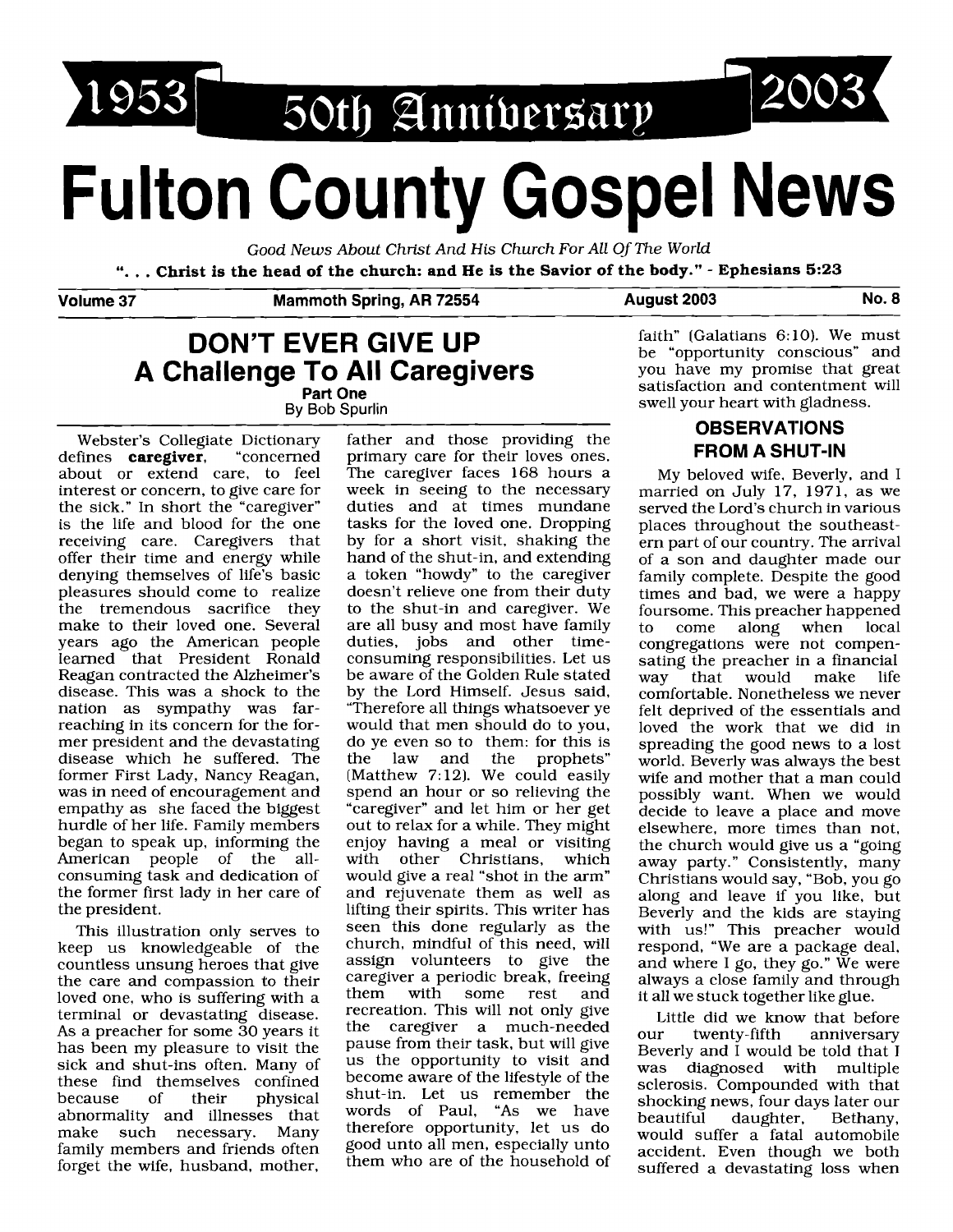# Page 2<br>
FULTON COUNTY GOSPEL NEWS USPS Publication **#211780**

... is a Periodical publication issued monthly by the Church of Christ at Third and Bethel (P.O. Box 251), Mammoth Spring. **AR** 72554-025 1. **POSTMASTER: Please mail all**  POSTMASTER: Please mail all changes of address to the above **address.** 

**FCGN** is mailed free of charge to any who care to receive it. We will be happy to add any names to the regular mailing list. If you send in a name we must have a complete address, including number and street name, or R.R. or HCR number, plus box number, or a P.O. Box number and the **NINE DIGIT ZIP CODE.** This paper is supported by voluntary contributions for which we are grateful. Financial information will be furnished upon request. **Mail all address corrections or manuscripts to:** 

#### **FULTON COUNTY GOSPEL NEWS P.O. Box** 251 Mammoth Spring, AR 72554

TED J. CLARKE ..................... EDITOR

our daughter suddenly perished, my beloved wife and caregiver had to begin providing daily care for her husband. We both wept together and sobbed as we tried to cope with the loss of our daughter. My wife, although grieving, was unceasing in her role as a "caregiver" to a husband suffering with such a progressive disease as multiple sclerosis. Together we studied our Bibles and discussed God's word and in time our convictions were<br>proven correct that faithful correct Christians would go into paradise (Luke 23:42-43). Beverly was the "sole breadwinner," teaching second grade, which is no small chore, plus traveling twenty-five miles round-trip doubled the fatigue when she would return home in the afternoon. (In July of 2001, we were able to make a move enabling Beverly to be five minutes from school).

During the early stages of this crippling disease my father was conscientious in seeing my needs met. The first few years of this battle against MS my father would transport me to the doctors, bathe me, and supply whatever need was necessary. My wife is no longer able to lift me, therefore my family: Jere, Calvin, and my son, Paul would drop by at their convenience to bathe me. It became necessary for my father to suspend any lifting of me, because of his open-heart (bypass) surgery, but during the early years of my confinement his help was indispensable. Summarizing, it has been a family affair in my personal care, but my beautiful wife has been the constancy of my support and the lifter of my spirits. This prejudiced shut-in has seen my chief caregiver daily. Rarely, if ever, does she complain, although she has every reason to do so.

#### **[continued next month)**

2101 Glenwood Dr. Hartselle, AL 35640 Phone (256)773-0295 E-mail: PREACHER@aol.com

**[Editors Note:** Regular readers of **FCGN** will recognize the name of brother Bob Spurlin as one who has provided an inside look into pain and suffering by one "who has been there" and still endures through faith. Bob's helpful insights have assisted many in coping with the difficulties of life and he continues to do so through his writings on this subject. The above article is from his latest<br>book, entitled. **Don't** Ever book, entitled, **Don't Give Up!** Again he has given us a marvelous collection of faith<br>building and soul lifting and soul chapters to help us with our daily needs. Bob may require help from others with his daily life, but he is not just a receiver, **he is a caregiver himself!** Proceeds from the sale of Bob's books help him in his ever increasing expenses in dealing with his disability, hopefully enabling him to continue to provide excellent teaching from the Scriptures and life to aid us in coping with our own problems. As before, his book, **Don't Ever Give Up!,**  is available from him postpaid for \$11.50 at the address above. Why not order several and give them to friends or family, or members in your church that are suffering. Also, send Bob and Beverly a card and encourage them!

- Ted J.Clarke]

うつめにこ

### **ITEMS WHICH PROMOTE GROWING OLD GRACEFULLY**  By Bob Winton

**Be Physically Active.** It is obvious to everyone that inactivity leads to physical weakness, makes one an easy target for disease and accident, and can shorten our days. Physical activity promotes good health and strength, and gives us a sense of happiness and usefulness. "Bodily exercise profiteth for a little  $\ldots$  " (1 Timothy 4:8, ASV).

**Lead an Active Spiritual Life.**  "... Godliness is profitable unto all things, having promise of the life that now is, and of that which is to come" **(1** Timothy 4:8). "But speak thou the things which become sound doctrine: That the aged men be sober, grave, temperate, sound in faith, in charity, in patience. The aged women likewise, that they be in behaviour as becometh holiness, not false accusers, not given to much wine, teachers of good things; That they may teach the young women to be sober, to love their husbands, to love their<br>children" (Titus 2:1-4). God children" blesses his faithful servants. "For he that will love life, and see good days, let him refrain his tongue from evil, and his lips that they speak no guile: Let him eschew evil, and do good; let him seek peace, and ensue it. For the eyes of the Lord are over the righteous, and his ears are open unto their prayers: but the face of the Lord is against them that do evil. And who is he that will harm you, if ye be followers of that which is good?" (1 Peter 3: 10-13).

**Keep Your Mind Active.** Our thoughts determine how we live. "Keep thy heart with all diligence; for out of it are the issues of life" (Proverbs 4:23). What is in a man's heart determines the kind of person he is or will become. If we fill our minds with godly thoughts and motives, a godly person we will be. But the converse is also true: evil thoughts and motives will corrupt us. The "little voice" inside you is the real you; it is called the inner man, the soul, the spirit, the heart. What it says,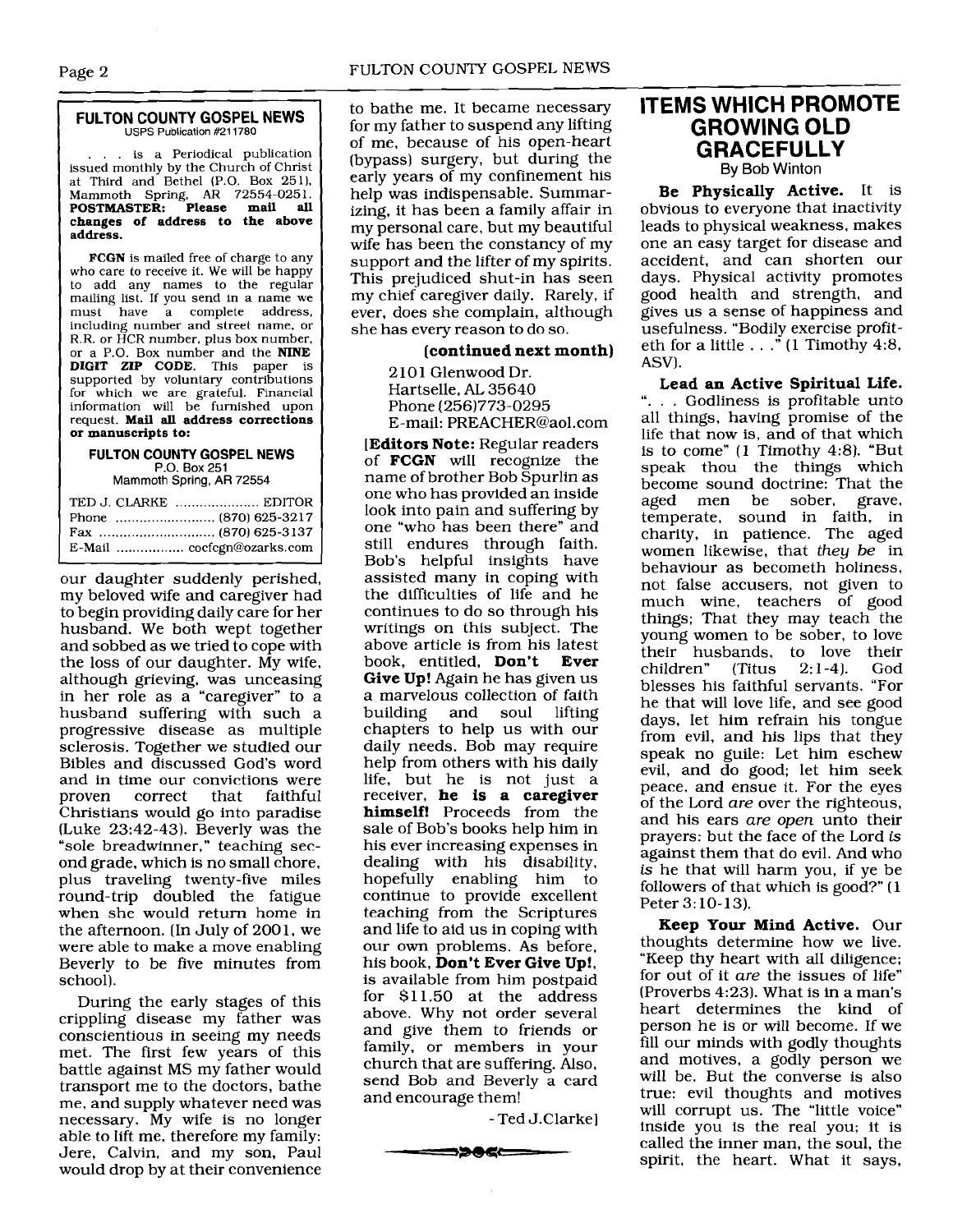plans, and purposes will determine your conduct, words, life, and eternal destiny. It will always be present, even though the body is dead. You cannot get away from your spirit for it is you. What we do not use, we lose. This rich truth applies to our muscles, our talents, and our mind. If we do not keep our mind active, it will lose some of its normal powers.

**Maintain a Positive Attitude.**  If we fill our minds with negative, bitter thoughts we will inevitably talk and act accordingly. The dangers involved can be serious. We may lose our friends, for no one enjoys being around a bitter person. We can alienate our family. We might grow so morose that we lose our peace of mind. One who is bitter and negative cannot at the same time be content, a trait that each Christian is expected to maintain. We must avoid complaining too much about our health and personal problems. Just because one is a senior citizen does not mean it is too late to accomplish more. Cato was 85 when be began a study of the Greek 1anguage.Tennyson was 83 when he wrote "Crossing the Bar." Verdi was 85 when he wrote "Ave Maria." Abraham was 75 when he began his sojourn in Canaan (Genesis 12:4). Moses was 80 when he was called to lead Israel from Egyptian bondage. Elderly Christians can know they are still worth much to the Lord, especially during this time when apostasy is rending the body of Christ asunder. Even in the face of declining health, financial problems, and other difficulties, there may be a silver lining. "Before I was afflicted I went astray: but now have I kept thy word" (Psalms 119:67). "For I reckon that the sufferings of this present time *are*  not worthy *to be compared* with the glory which shall be revealed in us" (Romans 8:18). "Now no chastening for the present<br>seemeth to be joyous, but joyous, grievous: nevertheless afterward it yieldeth the peaceable fruit of righteousness unto them which are exercised thereby. Wherefore lift up the hands which hang down, and the feeble knees; And make straight paths for your feet, lest that which is lame be turned

out of the way; but let it rather be healed. (Hebrews 12:11-13)..

**Be Interested in Other People.**  We are told to love our neighbor as we love ourselves (Mark  $12:31$ ); we are to be helpful to others. "As we have therefore opportunity, let us do good unto all *men,* especially unto them who are of the household of faith" (Galatians 6: 10). "Pure religion and undefiled before God and the Father is this, To visit the fatherless and widows in their affliction, *and* to keep himself unspotted from the world" (James  $1:27$ ). If we turn inward on ourselves, we are bound to think our problems are greater than anyone's problems. The greatest single problem of society is selfishness. This can afflict older people. There is the danger of withdrawing from others and filling ourselves with self-pity. There are great advantages we have, despite our ailments and personal problems: "I have been young, and *now* am old; yet have I not seen the righteous forsaken, nor his seed begging bread" (Psalms 37:25; cf. Matthew 6:33; Philippians 4: 13, 19; Romans 8:31-34).

**Have a Healthy Sense of Humor.** The Bible speaks of the value of laughter. "A merry heart doeth good **like** a medicine: but a broken spirit drieth the bones" (Proverbs 17:22; cf. 15:13, 15). The Bible reports some events that appear humorous to us: Elijah's statement to the prophets of Baal (1 Kings 18:25-27); the story of Belshazzar's because of fear (Daniel 5:5-6); the report of what the demon did to the seven sons of Sceva (Acts 19: 13-16). Someone needs to collect and put in a book many of the humorous stories that uplift and encourage. The stories and illustrations are manifold that have done this for us through the years. How dreary our life might otherwise be if we did not have an outlet for our God-given gift of laughter! Since we are made in God's image, the Father of our spirits must have a sense of humor.

These six points were gleaned from interviews with people who were over one hundred years of

age. These several people had these six points in common. The principles promote a happier and healthier life on earth. They can help us in our quest for immortality in Heaven.

#### 464 Ridgewood Drive Manchester, TN 37355

**[Editor's Note: FCGN** has a large number of elderly readers and we are thankful for every one of you! May you all live to be 100+, with sound minds and bodies! May those who are juniors (not yet<br>seniors) follow your great seniors) follow your great examples and the admonitions in brother Winton's article. I am truly worried that the more elderly people we lose in the church the less faithful we will become. May it not be so!]

#### **THE POSITION OF**  THE **CROSS**  By Eddie Gilpin

<del>゠゠゠</del>ゔ゚゚ゟ゚ヸ

(Editor 1989-1991)

The cruel form of execution<br>known as crucifixion was crucifixion practiced long before our Lord ever tabernacled in human flesh. Many guilty and innocent individuals suffered separation of body and soul through the use of this accursed means (Galatians 3:13). However, with the death of Jesus, crucifixion took on an entirely different meaning. The cross went from a contemptual mode of warning, punishment, and execution to an exalted symbol of hope of a born again people.

Much has been said about the priority of the cross in our lives, the place of the cross in Christianity, and the impact of the cross of Christ on the world as a whole. But, what about the significance of its position on that eventful day? Although these other aspects are indeed significant, important, and vital, the position which the cross and its lifeless yet life-giving body held is also notable, consequential, and worthy of one's attention.

Looking at the cross from the standpoint of its position, notice first its placement vertically. From this view, the cross spanned the chasm between heaven and earth. The Bible reveals that "As Moses lifted up the serpent in the